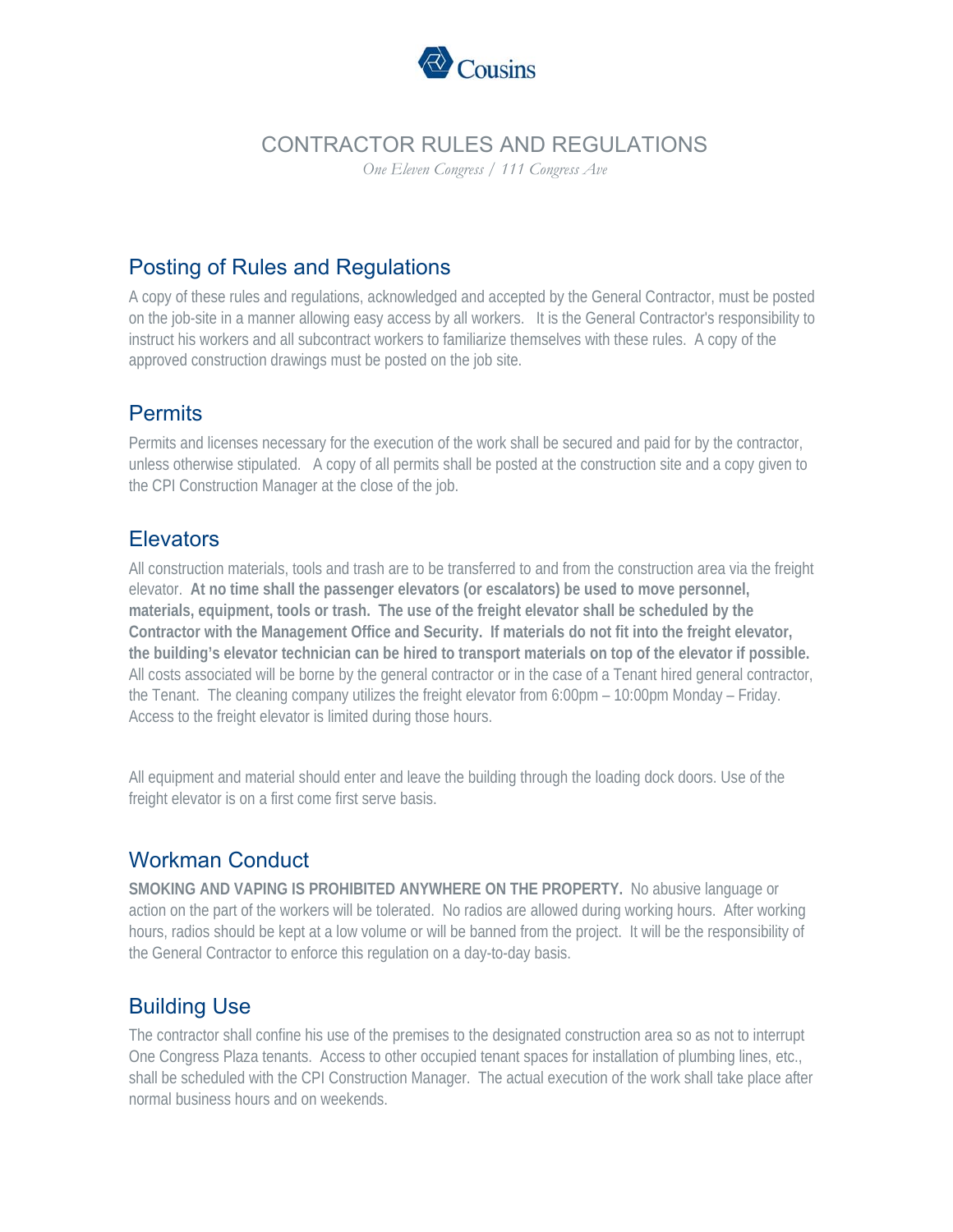

## Common and Other Tenant Areas

**The contractor shall carefully protect all walls, carpet, floors, furniture and fixtures to the satisfaction of building management. Contractor shall repair or replace damaged property without cost to the building owners.** 

## Sanitary Facilities

Sanitary facilities will be furnished by the General Contractor through the building management. The contractor shall use only those facilities specifically designated by the building management.

### Dusty Work

Contractor shall notify the Construction Manager prior to commencement of extremely dusty work (sheet rock cutting, sanding, extensive brooming, etc.) and provide the Building Management with a "passdown" form indicating the need to disable smoke and duct detectors for the duration of the dusty work. The Contractor will coordinate with Building Management and install additional filtering capacity on the affected HVAC equipment. Failure to make such notification will result in the contractor absorbing the costs to return the equipment to proper condition. Contractor must also encompass protection for smoke sensing devices in order to prevent contamination of heads and fire system false alarms. Method used must be coordinated with the Management Office.

**Sweeping compound shall be used to control dust.** 

### Work Approval

All drawings, subcontractors and materials must be approved by the CPI Construction Manager prior to the start of construction. Any changes occurring during construction must also be approved by the CPI Construction Manager.

#### Disposition of Materials

Any and all existing materials removed and not reused in the construction, shall remain the property of the building, except as directed by the Construction Manager, and shall not be disposed of by the contractor as waste or unwanted material unless directed by the Construction Manager.

# Clean-Up

The contractor shall be responsible for daily cleanup of their debris and proper storage of materials with attention to methods sensitive toward indoor air quality. Such methods include: sweeping compounds to suppress dust, removing spills or excess applications of solvent-containing products as soon as possible, keeping project area and materials as dry as possible, micro-fiber dusting cloths, and incorporate high efficiency vacuum cleaners with HEPA rated filters. Porous building materials should be protected from moisture and stored in clean staging areas prior to installation. **The Contractor shall take pictures of the cleaning procedures and include them in the close-out documents.**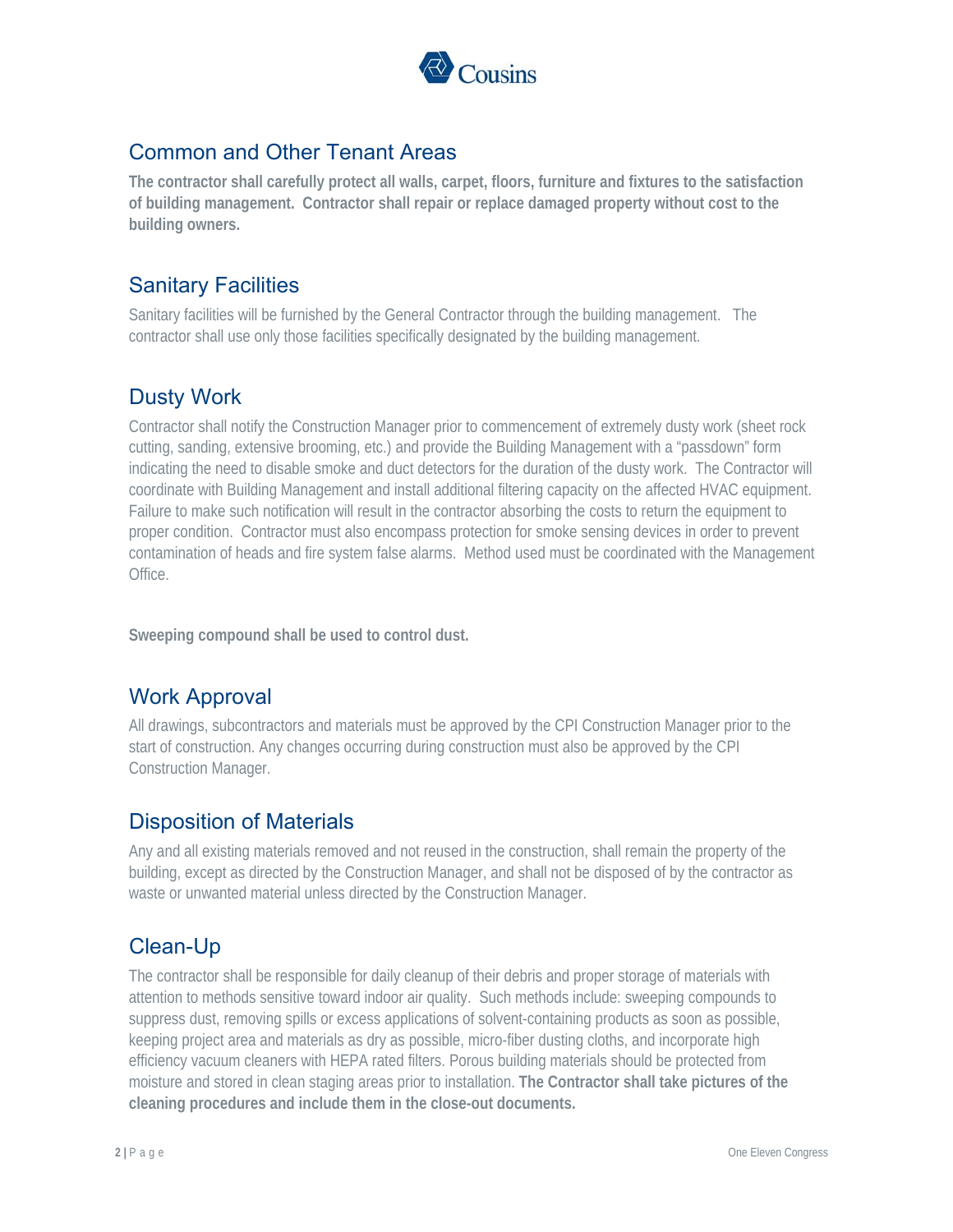

Contractor is responsible for permitting with The City of Austin for use of Brazos Street for the placement of a dumpster or trash trailer. **Dumpsters and/or trash trailers are not permitted in the dock area.** The building's trash dumpsters may not be used under any circumstances.

#### Water and Electricity During Construction

Sources of water and electricity will be furnished to the contractor without cost to him, in reasonable quantities for use in lighting, for portable power tools, drinking water, water for testing and other such common usages during construction. The contractor shall make all connections, furnish any extensions and remove same upon completion of work.

#### Building Hours and Loud Work

Building Hours are as follows:

**7:00a.m. - 7:00p.m. Mon-Fri 9:00a.m. - 1:00p.m. Sat** 

Certain work operations fall under the category of Loud Work and must be performed outside of normal building hours to prevent the interruption of normal business operations, other building customers, and the operations/guests of Fareground. Loud Work activities include, but are not limited to the following:

- a. Drilling or cutting of the concrete floor slab
- b. Drilling or cutting of any concrete structural member
- c. Operation of any pneumatic or powder actuated tools (including the "shooting" of bottom track and ceiling hangers)
- d. Any work where machine noise or vibration may disrupt normal office procedures
- e. Any work producing noxious fumes or odors that may disrupt normal office procedures
- f. Material stocking
- g. Flooring removal using scrapers
- h. Use of reciprocating saws
- i. Hammering on/into structural members

All work performed outside normal hours must be scheduled and approved by the Management Office.

#### Overhead Inspections

The contractor shall notify Building Manager and Architect prior to ceiling cover-up. Any deficiencies noted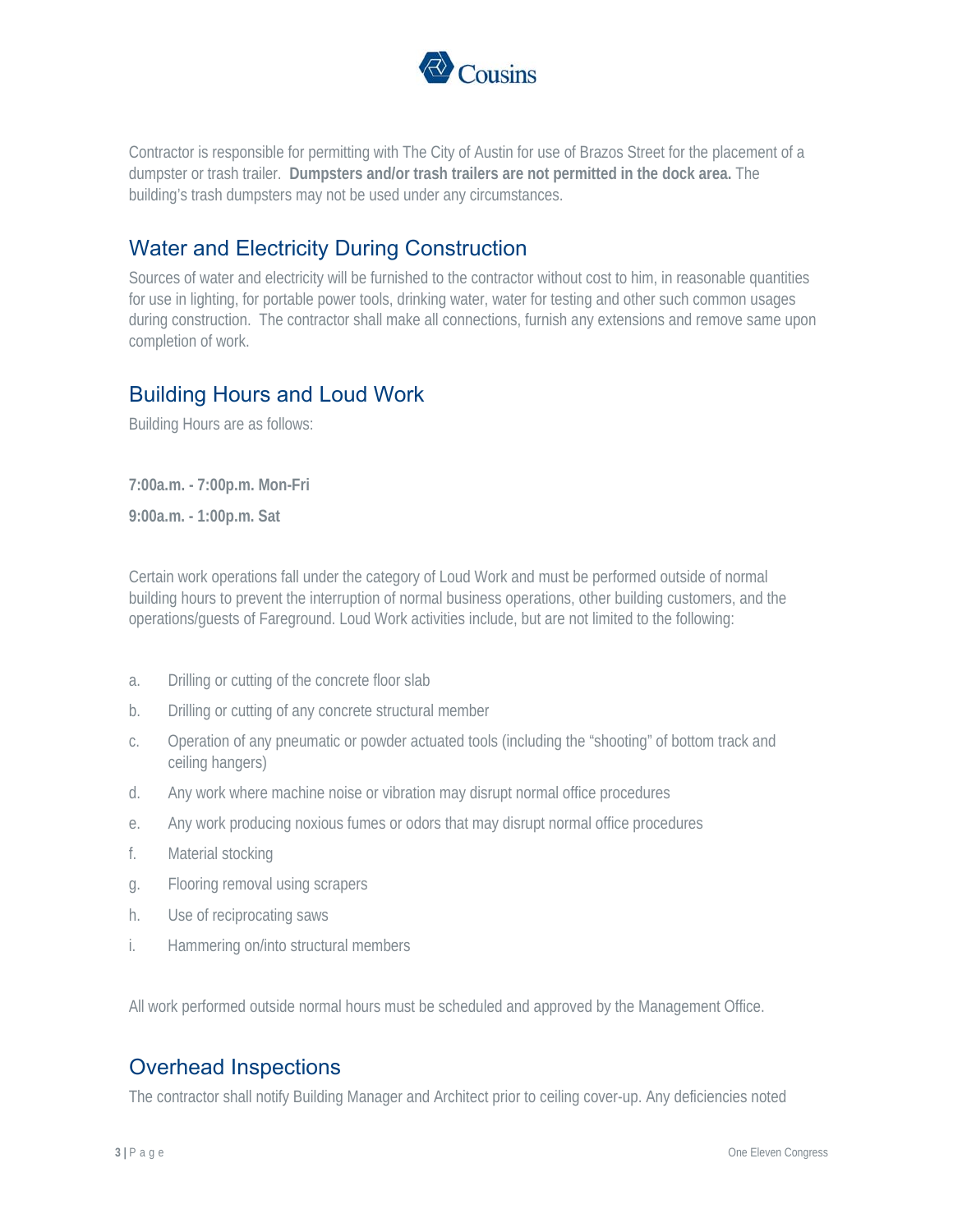

must be corrected prior to cover-up.

#### Electrical Panel Changes

All electrical work will be performed to meet the 2017 National Electrical Code Wiring Requirements (or the Authority Having Jurisdiction's currently adopted year with local amendments). All electrical work will require an as-built drawing to be submitted to the Construction Manager upon completion of work. All electrical panels shall be clearly identified by tenant suite, room numbers and use. The electrical contractor must have a licensed electrician on the job at all times during construction.

#### Special Elevator Services

Any work or repair which necessitates:

- a. Access to the top of an elevator
- b. Utilization of the cab to perform special services
- c. Special security device installation on any elevator servicing a floor must be scheduled through the Management Office.

Sufficient time should be allowed for the Management Office to arrange with the elevator service contractor to provide personnel to perform the requested service. Under no circumstances should an individual contractor or tenant permit their personnel to utilize the elevator facilities for any purpose other than transportation of materials and/or personnel.

### Welding/Cutting Torch Use

At no time is any welding or cutting torch to be used in the Building without approval of the Management Office. Because of their combustible nature, this type of work should be done outside the Building. A fire extinguisher must be present while the torch is in use. Anyone found utilizing combustible compounds in the Building without approval of the Management Office will be requested to cease their work and leave the property.

### Drilling and Cutting of Concrete Floor Slab

Provide Management Office a minimum of 48 hour notice prior to x-raying and coring of the floor slab. Scanning or X-raying is required for all floor coring since the building has electrical conduit in the slab. Contractor will mark the locations on a floor plan for Management Office review. Management Office will coordinate access to the affected tenant spaces. At no time shall the contractor or subcontractors enter the adjacent suites without prior approval from Management Office. The General Contractor will be present during all work in the adjacent tenant suites. Contractor shall protect all equipment and furniture and return all areas to pre-construction condition or better prior to the start of work hours the following day.

#### Fire Sprinkler Coordination

Any work which will involve the draining of a sprinkler line or otherwise affect the Building's sprinkler system, must be approved by the Management Office. In all instances where this is done, the system will not be left inoperable overnight. Daily check-in and check-out, to the Management Office, by all sprinkler contractors is required to work in our facility.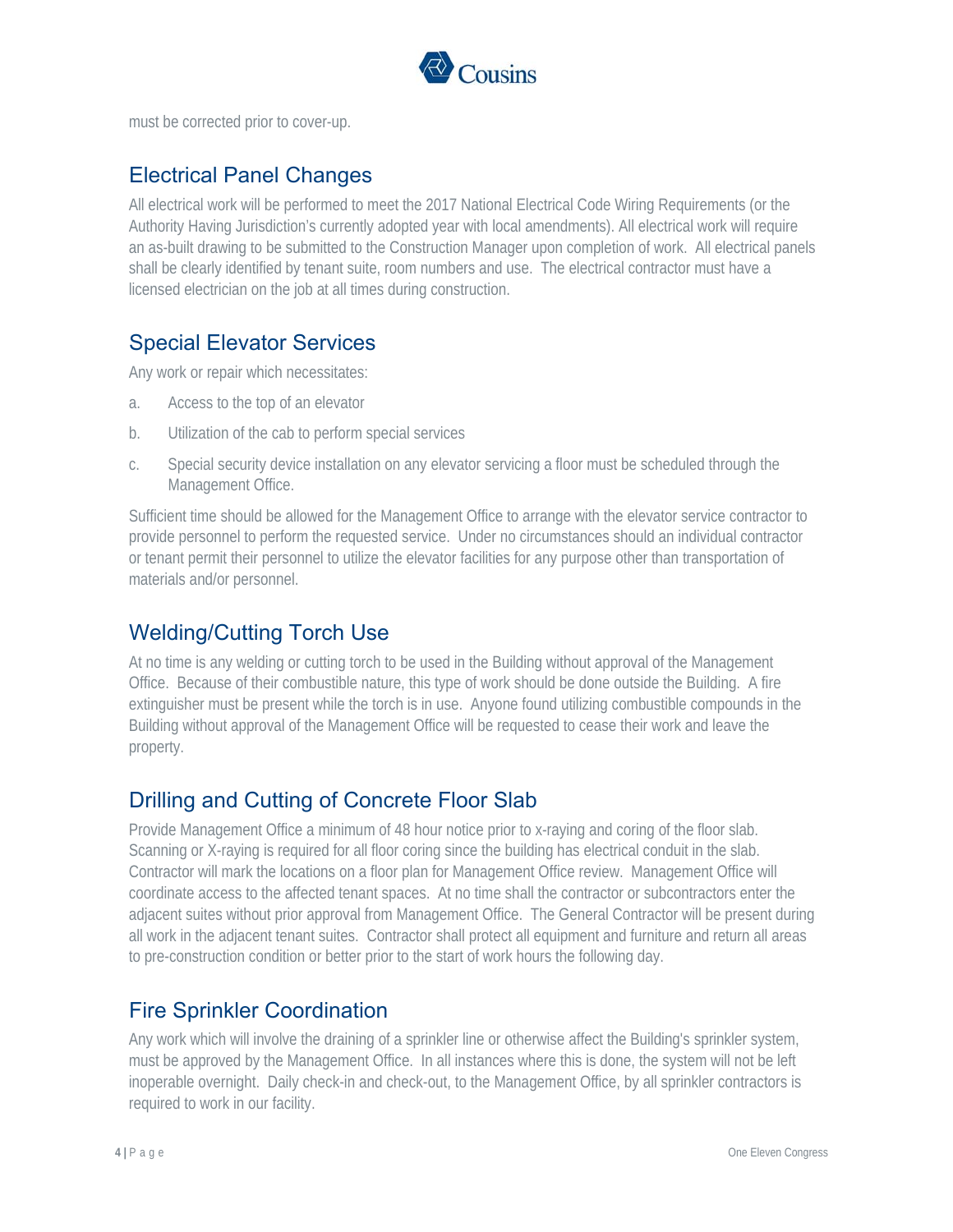

# Carpet Seaming Plan

The General Contractor shall submit for the Architect's approval, a carpet seaming plan which clearly labels all carpet seams and direction.

## Proof of Insurance

The General Contractor will supply to the Construction Manager a copy of his certificate of insurance per CPI insurance requirements. All of the Contractor's subcontractors must supply the same information to the CPI Construction Manager.

#### Access

The General Contractor and subcontractors will be required to sign-in daily for access to their work areas at the Security Command Center and receive an authorization badge. **ALL personnel must wear a daily authorization badge.** They will open all necessary areas for their personnel to work and will secure all areas every evening. Security must have written authorization from the Management Office to allow after-hours access. **This after-hours access must be scheduled in advance with the Management Office before noon each day.**

Moving large quantities of equipment, supplies, or furniture can only occur after 7:00p.m. or before 7:00a.m. on weekdays, or anytime on weekends or holidays. **This access must also be scheduled in advance with the Management Office before noon each day.** 

# Special Life Safety Conditions

The General Contractor will be held responsible for maintaining the integrity of the Building's Life Safety System in areas under his construction and within his control**. All stairwell doors will remain closed at all times.** Failure to comply with this policy may result in the construction HVAC being shut down for a to-bedetermined length of time.

# Parking

The General Contractor and his subcontractors and suppliers will provide for their own parking. The lots immediately adjacent to the building are not to be used. Parking in the dock area is expressly prohibited except for the loading and unloading of materials and tools. Parking in the dock area for loading or unloading of materials is limited to twenty minutes.

### Delivery of Materials

All deliveries will be conducted in an orderly manner so that parking and normal traffic patterns are not disturbed. Major deliveries or stocking shall be scheduled and coordinated with the Management Office.

**Palette Jacks are not permitted within the building**. Items must be broken down in the loading dock and hand carried or moved with pneumatic tire dollies.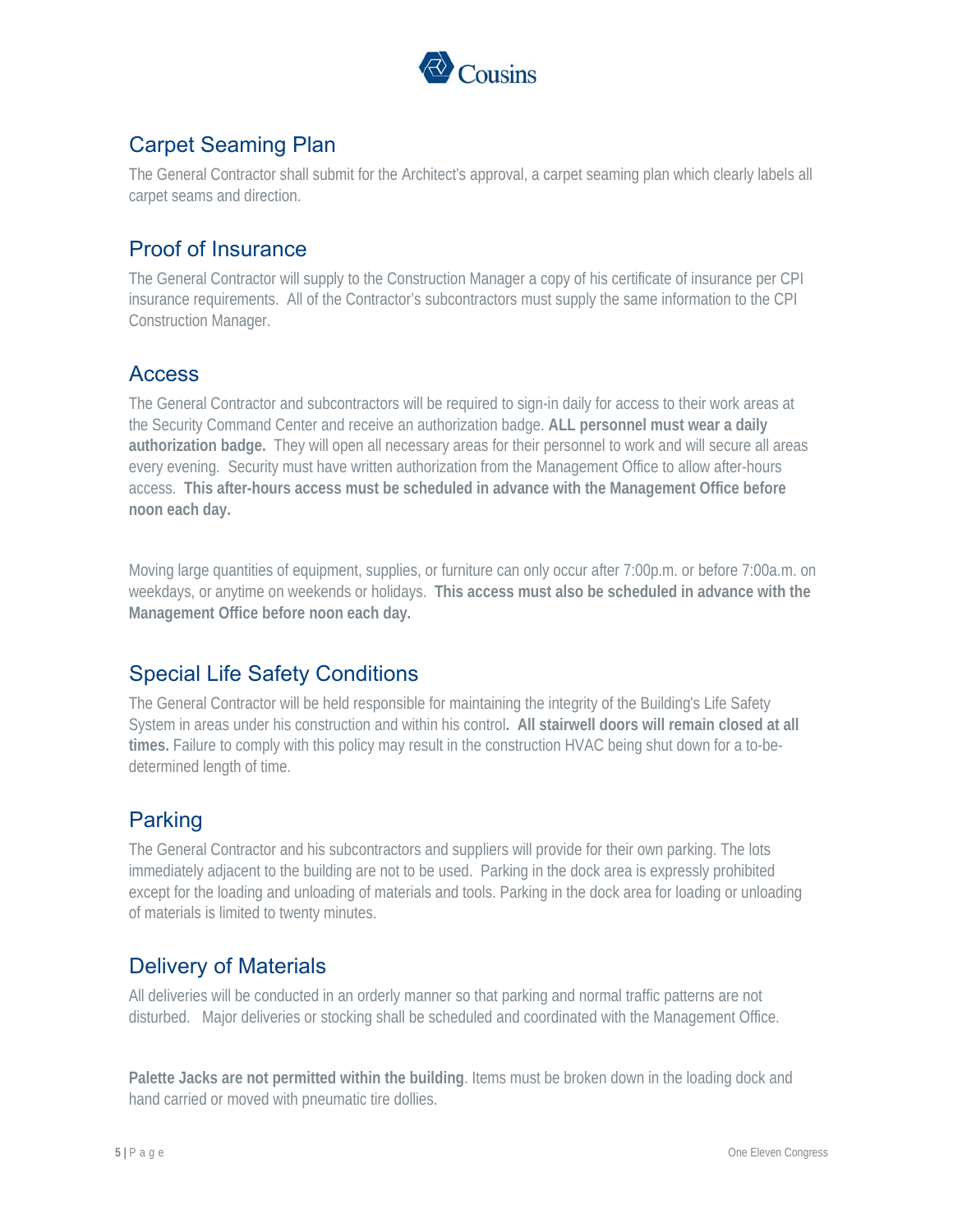

### Construction HVAC Hours

The air delivery system for space conditioning will normally operate from 7:00a.m. to 4:00p.m., Monday through Friday on tenant construction floors. Special arrangements will need to be coordinated with the Building Manager in order to reschedule and allocate costs.

#### Proprietary Vendors

For the following trades, only the vendor listed below may be used:

| Sprinkler:              | Casteel Fire Protection         | 512-385-2582 |
|-------------------------|---------------------------------|--------------|
|                         | 1 <sup>st</sup> Fire Protection | 210-337-3473 |
| Life Safety/Fire Alarm: | Beckwith Elec. Systems          | 512-275-1441 |
| Digital Controls:       | Way Companies                   | 512-419-0909 |

#### Recommended Vendors

For the following trades, although not required, we recommend the vendors listed below be used:

| Plumbing:                | Throne Plumbing              | 512-293-5516 | Daniel Hacker            |
|--------------------------|------------------------------|--------------|--------------------------|
|                          | <b>Mtech</b>                 | 512-929-7090 | $\frac{1}{2}$            |
| Saw Cutting:             | Sawman LLC                   | 512-230-9987 | Matt Wyche               |
|                          | A-1 Cutting and Coring       | 512-251-0292 | $\overline{\phantom{a}}$ |
| Electrical:              | Parker Electric              | 512-994-7566 | <b>Cheyenne Streeter</b> |
| Mechanical:              | <b>Team Services</b>         | 512-994-3000 | <b>Garry Pruitt</b>      |
|                          | <b>TD Industries</b>         | 512-310-5050 | David Smith              |
|                          | <b>MTech</b>                 | 512-929-7090 |                          |
| Millwork:                | Drophouse Design             | 512-425-0024 | Christian Klein          |
| <b>Structural Steel:</b> | Ironclad Erectors, Inc.      | 512-917-3230 | <b>Brandon Wilson</b>    |
|                          | Drophouse Design             | 512-425-0024 | Christian Klein          |
| Plastics:                | <b>Regal Plastics</b>        | 800-284-0152 | Erik Loza                |
| Doors/Hardware:          | <b>Hull Supply</b>           | 512-385-1262 | $\overline{a}$           |
| Drywall/Framing:         | <b>Pinpoint Strategies</b>   | 512-916-9970 | Kristian Lopez           |
|                          | Spider Wall                  | 830-214-6142 |                          |
| Paint:                   | <b>Streamline Commercial</b> | 512-215-9300 | $\overline{\phantom{0}}$ |
|                          | <b>Star Finishes</b>         | 512-238-0044 | John Roa                 |
| Tile:                    | <b>Centex Flooring</b>       | 512-537-8453 | Rebecca Lovorn           |
|                          | <b>Austin Stone and Tile</b> | 512-927-0025 |                          |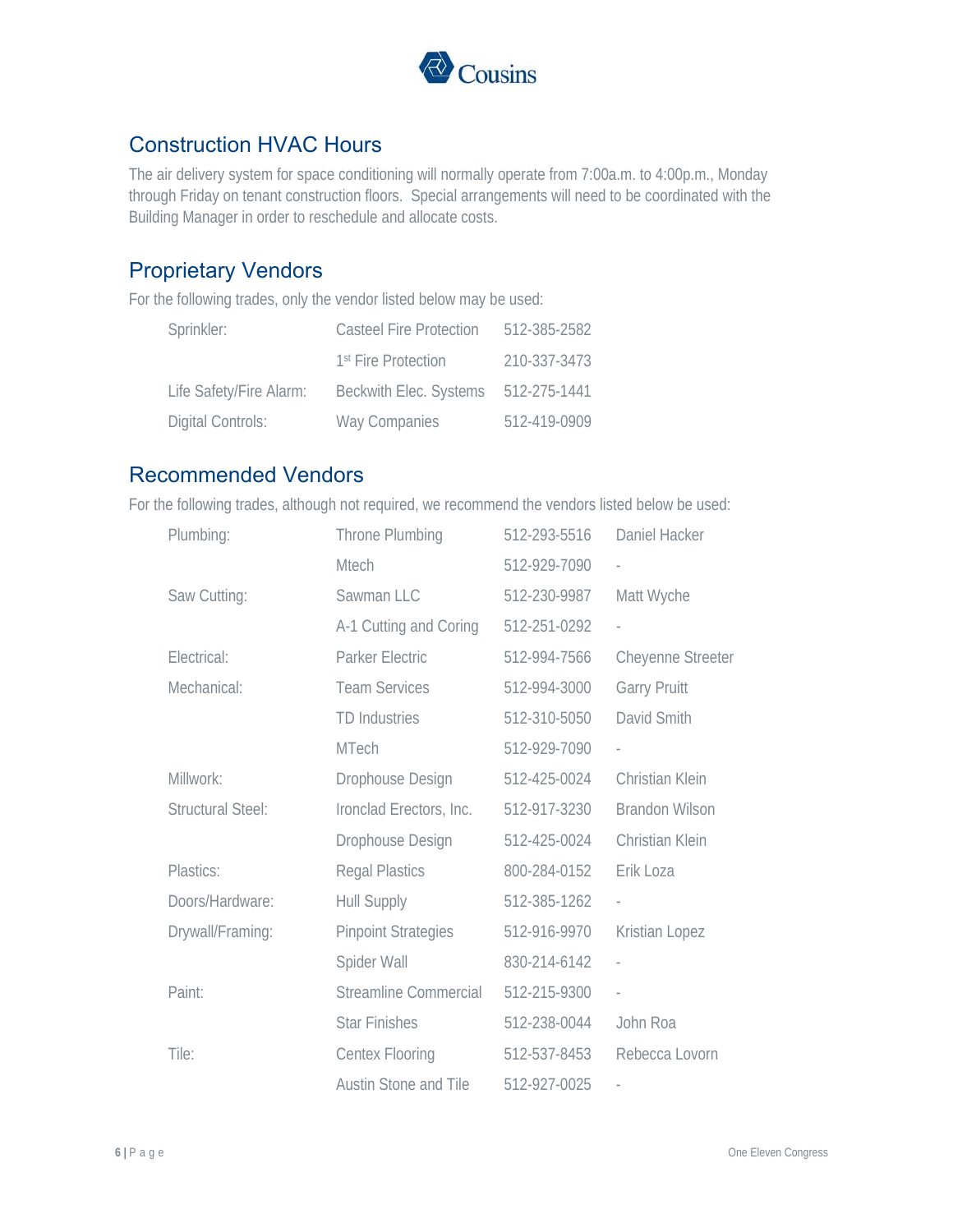

## Indoor Air Quality Procedures

1. In order to prevent the migration of construction particulate and volatile organic compounds (VOCs) to adjacent occupied and public areas, the Owner has instituted strict guidelines for isolating and ventilating work areas during construction. These procedures shall be strictly followed:

a. Prior to starting any construction, erect temporary construction isolation barriers around the project area using 6-mil poly. Extend barriers to the underside of structure. When possible, utilize natural separation barriers (i.e., existing structure high walls) to isolate the Work Area. Contractor shall take dated pictures of the isolation barriers upon construction and include the pictures with the close-out documents

b. Access doorways to Work Area shall have overlapping 6-mil poly barrier installed thereby allowing access to area while at the same time keeping a separation barrier intact.

c. When possible, project finish materials shall be specified as having low-VOC's and/or no toxicity.

- Adhesives and Sealants: VOC content below SCAQMD Rule #1168 or BAAQMD Reg8, Rule 51
- Paints and Coatings: VOC emissions below Green Seal GS-11 standards
- Carpet: CRI Green Label Plus
- Carpet Cushion: CRI Green Label Plus
- Non-carpet flooring: FloorScore-certified
- Composite Panels and Agrifiber: Contains no added urea- formaldehyde resins

2. The contractor is responsible for installing and maintaining pre-filters with MERV 8 efficiency rating on all HVAC units in the Work Area and covering all main return air headers and grills on the affected floor with filter media having minimum MERV 8 efficiency rating. All pre-filters shall be replaced as needed, but not more than once a week. The Contractor will review the condition of the filter media weekly with the building engineer. Filter media and must remain in place until completion of the Work. On completion of the project and prior to occupancy, the Contractor, at its sole cost, will remove and discard all old pre- filters and permanent filters on all HVAC units in the Work Area and replace permanent filters with new filters with a minimum efficiency of MERV 13 on the base building air handling units serving the work area. The Contractor shall take dated pictures of the filter media at standard increments throughout the project and include the pictures with the close-out documents. The contractor will provide manufacturer's product sheets documenting the model/ product number of the MERV filters with the close-out documents.

3. Notification must be given to building owner a minimum of two weeks prior to tenant move in so that the space can be flushed out with the proper amount of outdoor air by the engineering staff. LEED requires the delivery of 3,500 cubic feet of outside air per square foot of floor area for three hours prior to occupancy and continues until a total of 14,000 cubic feet per square foot is obtained.

4. At the conclusion of the construction the HVAC system must be brought back to normal base building operation, the HVAC must be tied into building energy management system complete with graphic updates and reconciled test and balance.

# Project Close-Out

1. In addition to cleaning requirements stipulated elsewhere, the Contractor shall in preparation for substantial completion or occupancy of the Work Area or any part thereof, perform final cleaning